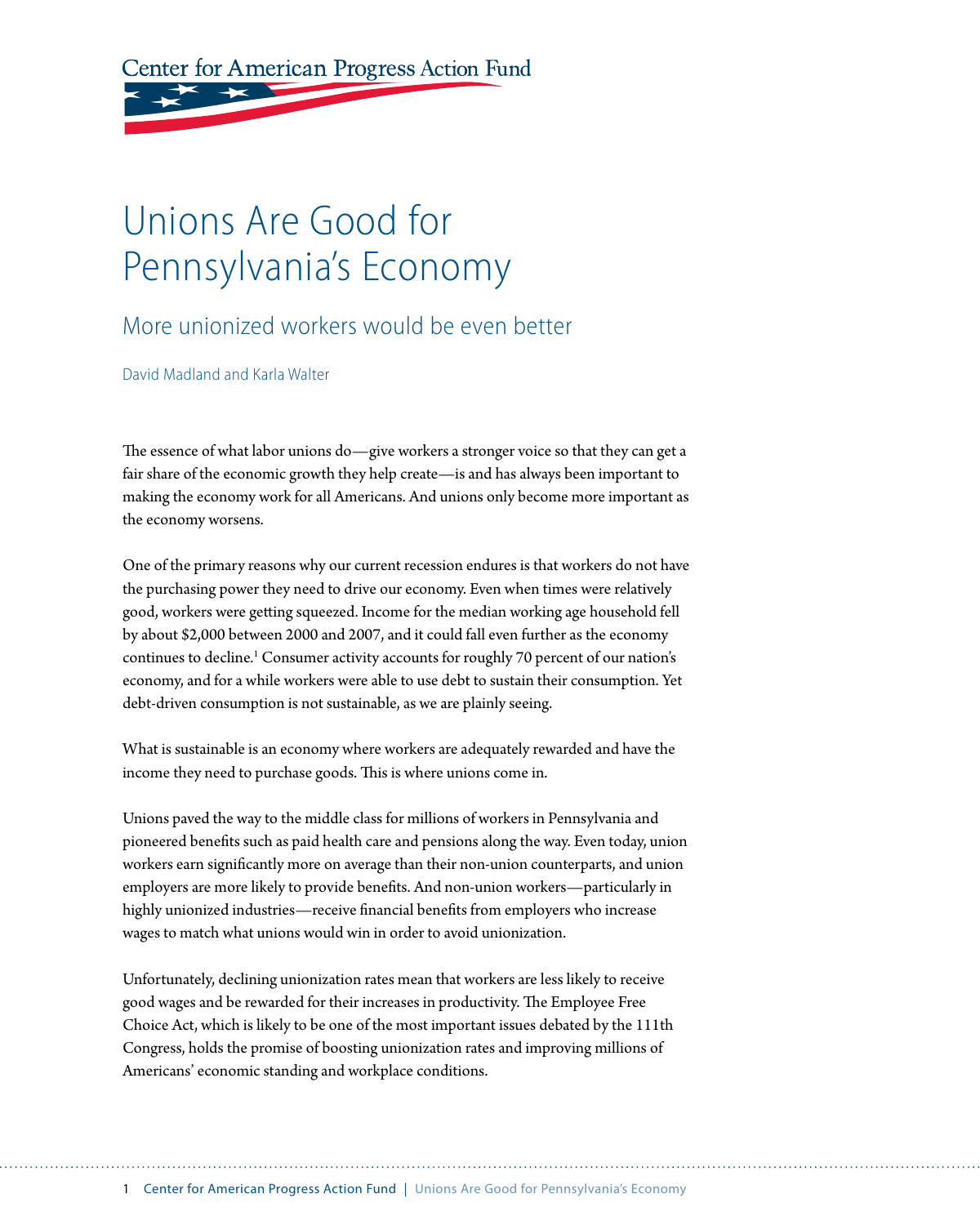#### Unions help workers achieve higher wages

Union members in Pennsylvania and across the country earn significantly more than nonunion workers. Over the four-year period between 2004 and 2007, unionized workers' wages in Pennsylvania were on average 9.4 percent higher than non-union workers with similar characteristics.<sup>2</sup> That means that, all else equal, Pennsylvania workers that join a union will earn 9.4 percent more—or \$1.77 more per hour in 2008 dollars—than their otherwise identical non-union counterparts.3

Yet union coverage rates have been declining for several decades. In 1983, the first year for which state level unionization data is available, 31.1 percent of workers in Pennsylvania were either members of a union or represented by a union at their workplace.<sup>4</sup> By 2008, that portion declined to 16.3 percent.<sup>5</sup>

### Workers' wage growth lags as American productivity increases

Workers helped the economy grow during this time period by becoming ever more productive, but they received only a small share of the new wealth they helped create. Throughout the middle part of the 20th century—a period when unions were stronger— American workers generated economic growth by increasing their productivity, and they were rewarded with higher wages.<sup>6</sup> But this link between greater productivity and higher wages has broken down.

Prior to the 1980s, productivity gains and workers' wages moved in tandem: as workers produced more per hour, they saw a commensurate increase in their earnings. Yet wages and productivity growth have decoupled since the late 1970s. Looking from 1980 to 2008, nationwide worker productivity grew by 75.0 percent, while workers' inflation-adjusted average wages in Pennsylvania increased by only 17.4 percent, which means that workers were compensated for only 23.2 percent of their productivity gains.<sup>7</sup> Since 2000, Pennsylvania workers were only compensated with increased wages for 6.7 percent of their gains in productivity.8

The cost of benefits—especially health insurance—has increased over time and now accounts for a greater share of total compensation than in the past, but this increase is nowhere near enough to account for the discrepancy between wage and productivity growth.<sup>9</sup> For example, according to analysis by the Center for Economic and Policy Research, between 1973 and 2006 the share of labor compensation in the form of benefits rose from 12.6 percent to 19.5 percent.<sup>10</sup>

If Pennsylvania's workers were rewarded for 100 percent of their increases in labor productivity between 1980 and 2008—as they were during the middle part of the 20th century—average wages would be \$28.09 per hour—49.0 percent higher than the average real wage in 2008.<sup>11</sup>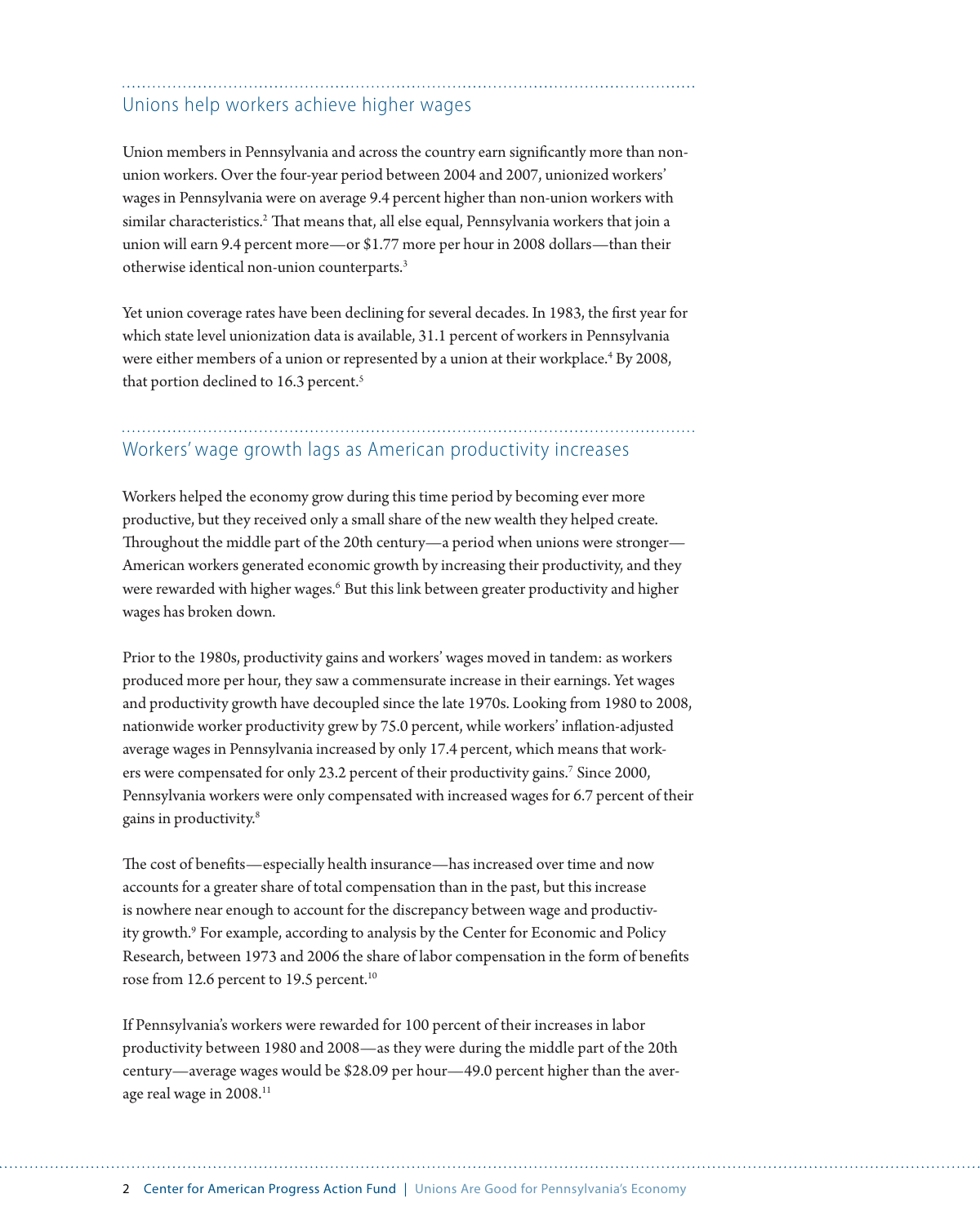## Unionization rewards workers for productivity growth

Slow wage growth has squeezed the middle class and contributed to rising inequality.12 But increasing union coverage rates could likely reverse these trends as more Americans would benefit from the union wage premium and receive higher wages. If unionization rates were the same now as they were in 1983 and the current union wage premium remained constant, new union workers in Pennsylvania would earn an estimated \$2.5 billion more in wages and salaries per year.<sup>13</sup> If union coverage rates increased by just 5 percentage points over current levels, Pennsylvania's newly unionized workers would earn an estimated \$852 million more in wages and salaries per year.14 Non-union workers would also benefit as employers would likely raise wages to match what unions would win in order to avoid unionization.<sup>15</sup>

#### Increased unionization would boost Pennsylvania's annual state wages

Union employers are also significantly more likely to provide benefits to their employees. Union workers nationwide are 28.2 percent more likely to be covered by employer-provided health insurance and 53.9 percent more likely to have employer-provided pensions compared to workers with similar characteristics who were not in unions.<sup>16</sup>

#### Conclusion

Nearly three out of five survey respondents from a Peter Hart Research Associates poll report that they would join a union if they could, but workers attempting to unionize currently face a hostile legal environment and are commonly intimidated by aggressive anti-union employers.17 The Employee Free Choice Act would help workers who want to join a union do so by ensuring fairness in the union selection process with three main provisions: workers would have a fair and direct path to join unions through a simple majority sign-up; employers who break the rules governing the unionization process would face stiffer penalties; and a first contract mediation and arbitration process would be introduced to thwart bad-faith bargaining.

Passing the Employee Free Choice Act and making it harder for management to threaten workers seeking to unionize would be good for Pennsylvania's workers. It would help boost workers' wages and benefits. And putting more money in workers' pockets would provide a needed boost for Pennsylvania's economy. Increasing unionization is a good way to get out of our current economic troubles.

*The Center for American Progress Action Fund would like to thank the Center for Economic and Policy Research for providing the state-by-state analysis of the union wage premium.*

#### **Annual state wages increase if unionization increased in Pennsylvania**

Wages earned statewide (in \$ billions)



Source: Authors' calculations based on CEPR estimates of the union premium from the Current Population Survey Micro-Data for all wage and salary workers 16 years and older; CAPAF analysis of the Current Population Survey and Current Employment Statistics Survey (National); and unionized workforce data from Barry T. Hirsch and David A. Macpherson, "Union Membership and Coverage Database from the Current Population Survey," available at http:// ww.unionstats.com (last accessed December 2008). Note: Total wages collected includes all hourly wage

and salary workers. Total wage data extrapolated from 2008 average state wage for wage and salary workers. The estimated total wages collected if unionization increased to the 1983 level does not include any estimate of the wage benefit to non-union workers. Estimated total wages would be higher if this benefit were included.